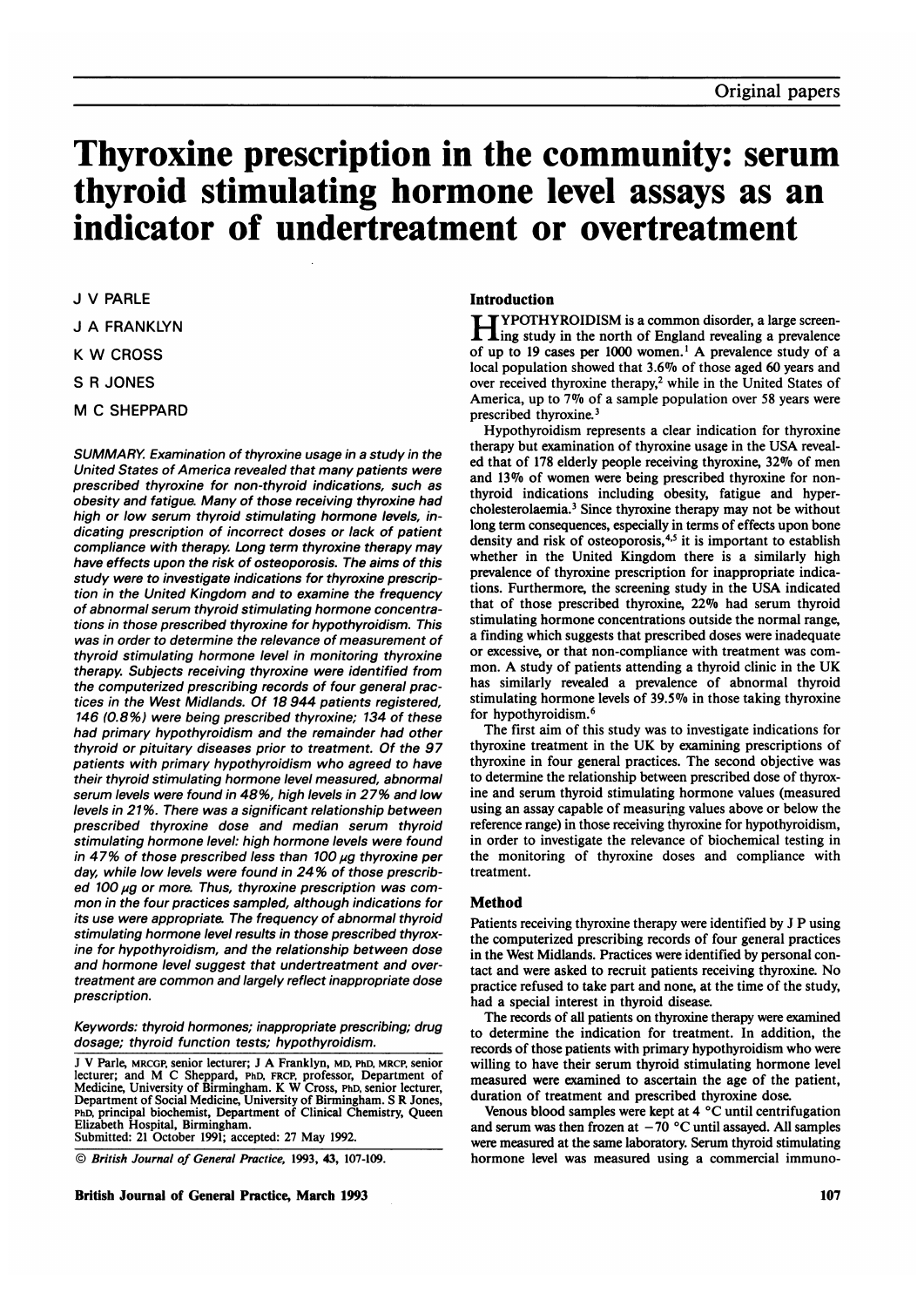radiometric assay (Gamma-BCT®, IDS). During the period of the study, the detection limit of the assay was 0.05 mU  $1^{-1}$ ; the reference range for thyroid stimulating hormone level was 0.4 to 4.5 mU  $1^{-1}$ , as described previously.<sup>2</sup> Serum free thyroxine values were measured in those with thyroid stimulating hormone level results outside the reference range using an Amerlex  $M^{\odot}$ (Amersham International) radioimmunoassay kit (normal range 9.0 to 24.0 pmol  $1^{-1}$ ) as described previously.<sup>2</sup>

## Analysis

Kruskal-Wallis analysis of variance was used to analyse the variation in thyroid stimulating hormone concentrations with different thyroxine doses; a non-parametric analysis was used because the distribution of thyroid stimulating hormone values was non-Gaussian.

## **Results**

#### Indications for thyroxine treatment

Of the 18 944 patients registered with the participating practices in 1990, 146  $(0.8\%)$  were prescribed thyroxine; all of the patients were receiving thyroxine for endocrine indications. A total of 134 patients (91.8%) had biochemical evidence of primary thyroid failure prior to commencement of thyroxine therapy. Thyroid function tests indicated overt hypothyroidism in 120 of these patients. One hundred and thirteen patients had low total serum thyroxine level or low free thyroxine with elevated serum thyroid stimulating hormone level. Six patients had low serum protein bound iodine levels and one patient had low basal metabolic rate. Subclinical hypothyroidism was found in 14 patients (raised serum thyroid stimulating hormone levels with normal thyroxine values). Of the other 12 patients, nine  $(6.2\%)$  were on thyroxine treatment for thyroid indications other than hypothyroidism: two had a past history of thyroid cancer and seven had thyroid nodules or goitre. Three patients (2.1%) were receiving thyroxine for hypothyroidism secondary to hypopituitarism.

## Serum thyroid stimulating hormone concentrations in patients receiving thyroxine for hypothyroidism

Of 5534 patients at Practice A, 36 were receiving thyroxine therapy for hypothyroidism and 33 of them  $(91.7\%)$  agreed to have a thyroxine stimulating hormone assay. Of 2918 patients at Practice B, 31 were receiving thyroxine and 21 (67.7%o) agreed to the assay. At Practice C, 35 out of 6510 patients were on thyroxine and  $22(62.9\%)$  agreed to an assay; at Practice D, of 3922 patients 32 were on thyroxine and 21  $(65.6\%)$  agreed to the assay. Therefore, of the 134 patients receiving thyroxine therapy for hypothyroidsim 97 (72.47o) had a thyroid stimulating hormone assay.

Of these 97 patients, 83 (85.6%) were women, with a mean age of 58 years (range 32 to 87 years); they had been prescribed thyroxine for a mean of eight years (range six weeks to 26 years). The <sup>14</sup> men on thyroxine (14.47o) had a mean age of 62 years (range 42 to 78 years); they had been prescribed thyroxine for a mean of seven years (range six weeks to <sup>11</sup> years). Eighty seven per cent had had thyroid function tests within the preceding three years. There was no difference in the frequency of previous testing between the four participating practices.

Fifty one patients had serum thyroid stimulating hormone level values within the normal range (0.4–4.5 mU  $1^{-1}$ ). Serum thyroid stimulating hormone values above the reference range were found in 26 of the 97 patients (26.8%) prescribed thyroxine for primary hypothyroidism and were greater than 10.0 mU  $1<sup>-1</sup>$  in 13 of these 26 patients. One of the 26 patients with an

elevated serum thyroid stimulating hormone level had a free thyroxine value below the reference range. Thyroid stimulating hormone values below the lower limit of the reference range were found in 20 of the 97 subjects tested, with seven of these having thyroid stimulating hormone concentrations below the detection limit of the assay employed. Seven patients (five with undetectable thyroid stimulating hormone levels) had free thyroxine concentrations above the reference range.

Of 19 patients prescribed thyroxine in a dose of less than 100  $\mu$ g per day, nine (47.4%) had thyroid stimulating hormone values above the upper limit of normal (four had values greater than 10.0 mU  $1^{-1}$ ) and one had a thyroid stimulating hormone value below the lower limit of the normal range. Of those 70 prescribed 100  $\mu$ g or more but less than 200  $\mu$ g of thyroxine per day, 15 (21.4%) had high thyroid stimulating hormone concentrations and 17 (24.3%) had low values, with five subjects  $(7.1\%)$ having thyroid stimulating hormone results below the limit of assay detection. Eight patients were prescribed 200  $\mu$ g or more of thyroxine per day, and of these, two had undetectable thyroid stimulating hormone levels and two had thyroid stimulating hormone levels greater than 10.0 mU  $1^{-1}$  (18.2 mU  $1^{-1}$  and 20.9  $mU$   $1^{-1}$ , respectively).

The median serum thyroid stimulating hormone values in the treated hypothyroid patients, divided into four groups according to prescribed thyroxine dose, are shown in Table 1. In those prescribed less than 200  $\mu$ g of thyroxine per day, the median serum thyroid stimulating hormone value fell as the prescribed dose of thyroxine increased. In addition, there was a significant difference between the median thyroid stimulating hormone values for all doses of thyroxine  $(P<0.01)$ . The mean thyroxine dose in those patients with normal serum thyroid stimulating hormone concentrations was 114  $\mu$ g per day.

|  |                                            |  | Table 1. Median concentrations of serum thyroid stimulating    |
|--|--------------------------------------------|--|----------------------------------------------------------------|
|  |                                            |  | hormone in patients treated with thyroxine for hypothyroidism. |
|  | according to prescribed dose of thyroxine. |  |                                                                |

| Thyroxine ( $\mu$ g day <sup>-1</sup> ) | No. of patients | Median serum<br>TSH (mU $1-1$ ) |  |
|-----------------------------------------|-----------------|---------------------------------|--|
| <100                                    | 19              | 4.5                             |  |
| 100                                     | 51              | 2.4                             |  |
| >100 to <200                            | 19              | 1.2                             |  |
| ≫200                                    | 8               | 1.8                             |  |

 $TSH =$  thyroid stimulating hormone.

#### **Discussion**

This study of patients from four general practices in the UK has revealed a prevalence of thyroxine treatment of 0.8%. This figure is in accord with the results of the Whickham survey carried out in the north of England' and other surveys of the prevalence of treated hypothyroidism.3 While such surveys indicate that thyroxine treatment for known cases of hypothyroidism is common, it is likely that further cases of thyroid failure go unrecognized in the absence of screening programmes for hypothyroidism.2

In contrast to the situation in the USA where an investigation of patients taking part in the Framingham study revealed that 13% of women and 32% of men treated with thyroxine were taking it for reasons such as obesity or fatigue (indications currently not thought appropriate<sup>3</sup>), all patients in the present survey were found to be taking thyroxine for clear thyroid or pituitary abnormalities. The most frequent indication for thyroxine therapy was overt thyroid failure (120 patients), while a considerable number of patients (21) were treated for 'subclinical' hypothyroidism or because of thyroid enlargement, the latter